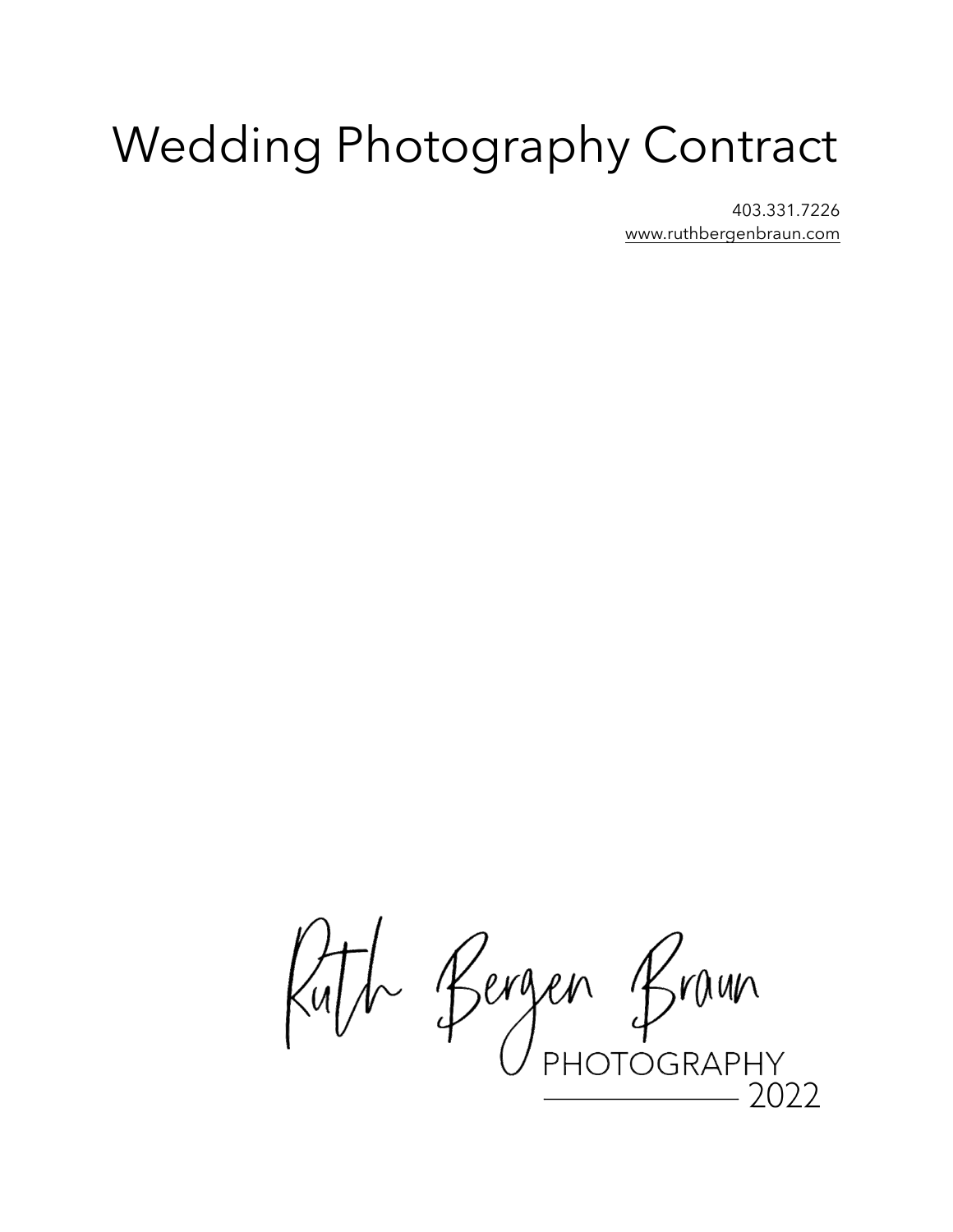# **Contact information**

|         | <b>Bride</b> | Groom | Photographer                          |
|---------|--------------|-------|---------------------------------------|
| Name    |              |       | Ruth Bergen Braun                     |
| Address |              |       | 417 20 Royal Oak Plaza NW,<br>Calgary |
| Phone   |              |       | 403.331.7226                          |
| Email   |              |       | ruthbbraunphotos@gmail.com            |

# **Event Information**

|           | Ceremony | Reception |
|-----------|----------|-----------|
| Name      |          |           |
| Date/Time |          |           |
| Address   |          |           |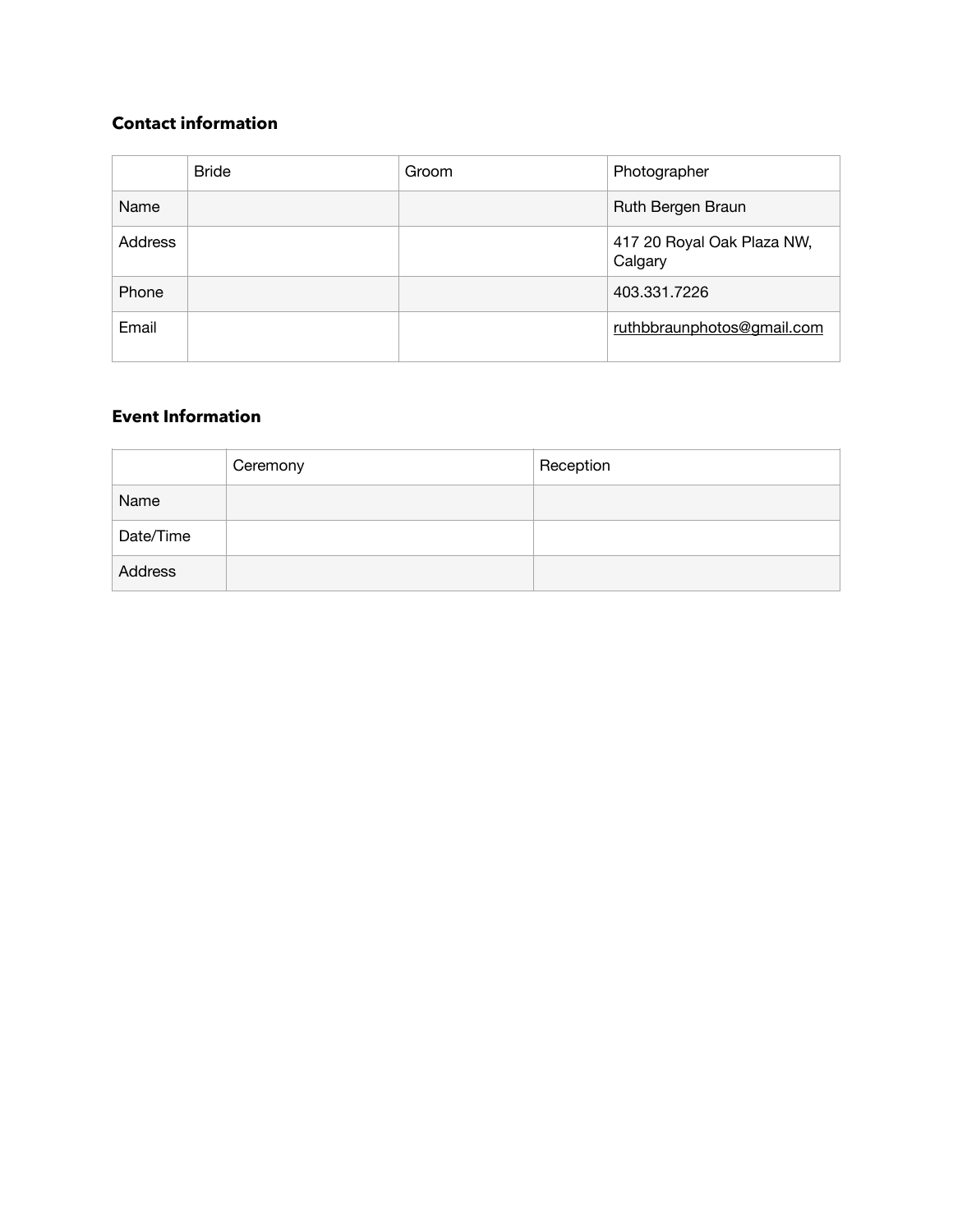# **Financial Agreement**

# **Rehearsal** \$175 up to 1.5 hours **Ceremony & Portraits** \$750 **Reception** \$300 Up to two hours of coverage.

Additional coverage can be arranged @ \$100 per shooting hour.

| Event           | Quantity | Price |  |
|-----------------|----------|-------|--|
| Rehearsal       |          | \$175 |  |
| Ceremony        |          | \$750 |  |
| Reception       |          | \$300 |  |
| Additional time |          |       |  |
| Total           |          |       |  |

Deposit \_\_\_\_\_\_\_\_\_\_\_\_\_\_\_\_\_\_\_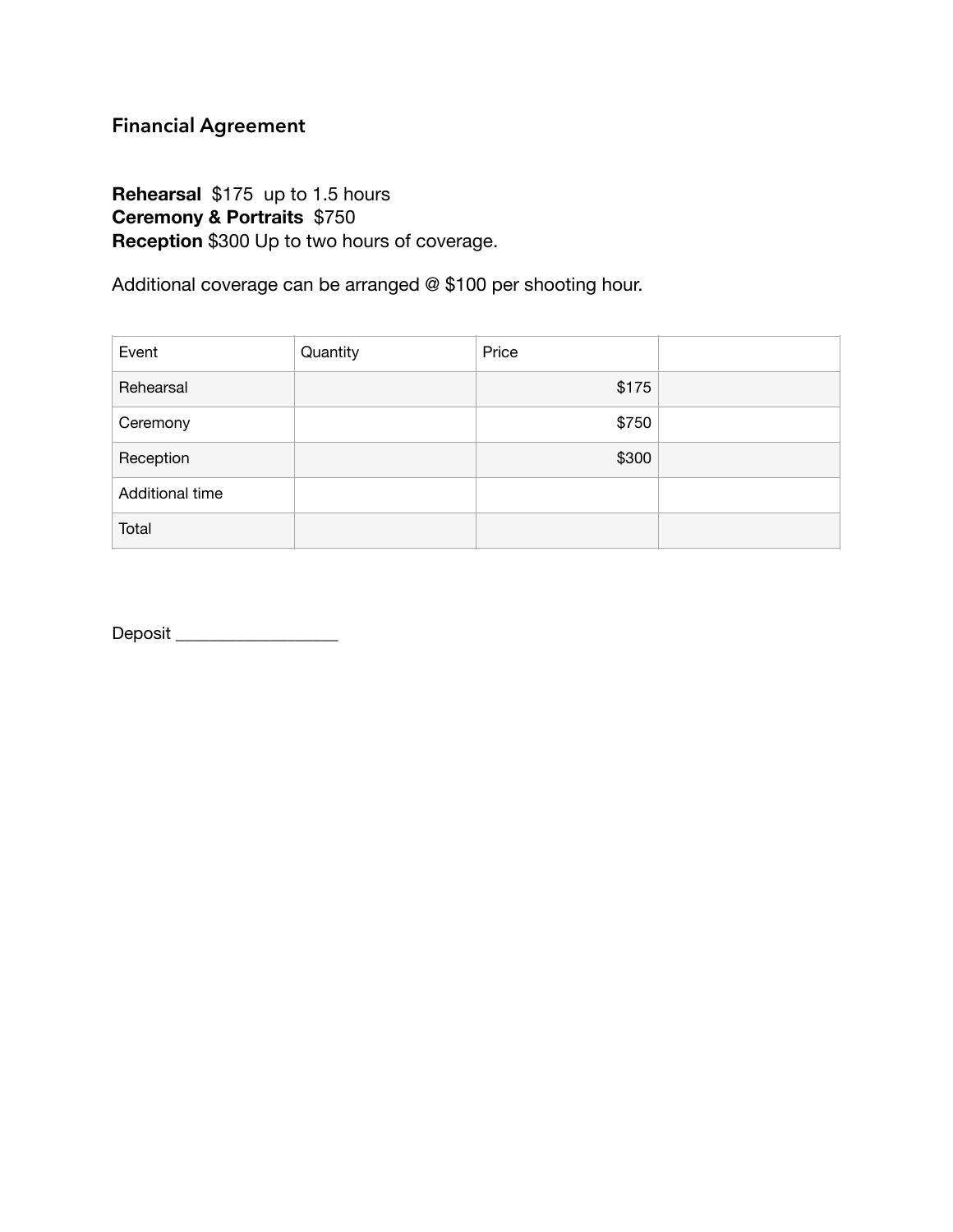## **Contract Terms**

\_\_\_\_\_\_\_\_\_\_\_\_\_\_\_\_\_\_\_\_\_\_\_\_\_\_\_\_\_\_\_\_\_\_\_\_\_\_\_\_\_\_\_\_ (hereafter referred to as the Client/Clients) and Ruth Bergen Braun agree that Ruth Bergen Braun will provide wedding photography services as outlined. This is a legally binding contract. This contract represents the entire understanding of the requirements, schedules, and payment terms for the wedding photography services above. If there are any disputes of actions resulting in legal proceedings related to this contract such actions shall take place in and be subject to the laws of Alberta Canada. Clients accept sole financial responsibility for any legal fees or related costs incurred in enforcing the terms of this wedding photography contract. Any failure by one or both parties to uphold or enforce a provision of this contract shall not constitute a waiver or any other provision of this contract.

## **Payment**

The Clients agree to retain Ruth Bergen Braun for the services listed above by signing this wedding photography contract and paying a deposit equal to 25% of the total fee listed above. Clients acknowledge that no reservation can be made prior to the signature of this contract and subsequent payment of the initial service deposit.

The remaining balance for the above listed wedding photography services shall be due in full not later than 14 days prior to ceremony date time. In the event that payment is not made in full by this deadline, Ruth Bergen Braun reserves the right to terminate this contract, retain the initial deposit, and no longer be held liable for providing further services to the Clients.

# **Cancellation**

The Clients may cancel this contract at any time up to 30 days prior to ceremony date time. To do so, clients must send a written cancellation notice. The Clients hereby forfeit their initial deposition in case of cancellation, and agree to pay the full amount for the services listed above should they cancel this wedding photography contract after the date 30 days before ceremony date time.

## **Reschedule**

The Clients may reschedule the dates of the ceremony and reception listed no later than 30 days prior to the ceremony date time with the written approval of Ruth Bergen Braun. Should Ruth Bergen Braun be unable to accommodate the Client's rescheduled date, the Clients will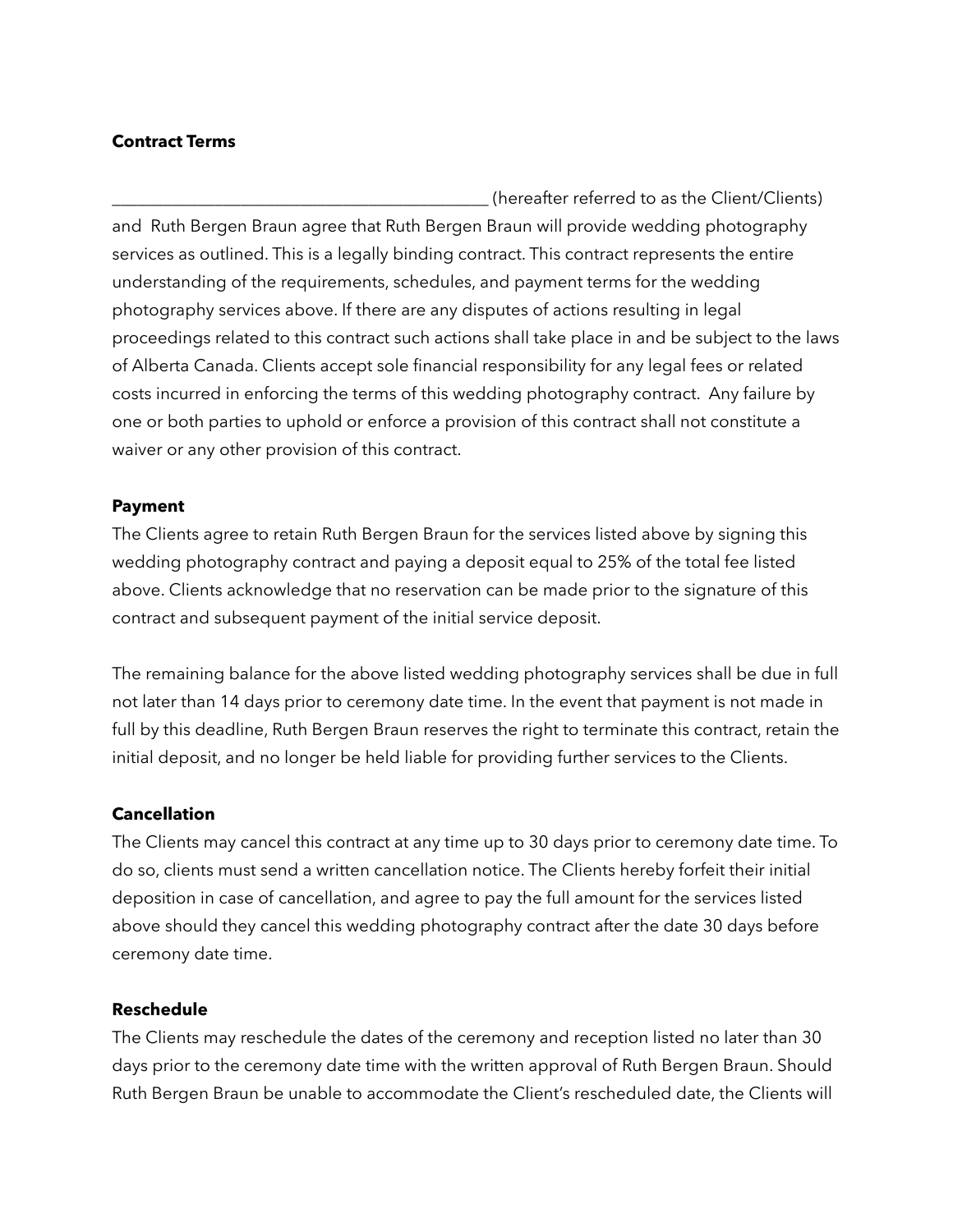not be held responsible for the remaining balance of this wedding photography contract, but will forfeit their initial deposit.

# **Liability**

If Ruth Bergen Braun should be unable to provide the goods and services outlined in this contract for any reason, Ruth Bergen Braun agrees to refund any fees paid by the Clients and shall have no further liability with regards to this contract. This limitation of liability also applies to any loss or damage to photographs or other materials after the events listed in this contract. The sole remedy for any actions or claims resulting from Ruth Bergen Braun's inability to deliver the goods and services listed in this contract shall be limited to a refund of monies paid by the Clients to Ruth Bergen Braun.

# **Digital Media**

The Clients acknowledge that Ruth Bergen Braun is not responsible to maintain archives of images after delivering requested images to the Clients. It is the Clients' sole responsibility to download digital images within 7 days of delivery.

## **Pricing**

Ruth Bergen Braun makes no pricing guarantees outside the terms of this contract and the Clients acknowledge that prices for goods and services are subject to change suddenly and without notice.

## **Responsibilities**

Ruth Bergen Braun will be the sole and exclusive photographer for the above listed events. Ruth Bergen Braun is responsible for bringing any equipment likely to be required to conduct the services outlined in this contract. Clients agree to prevent any other photographers or videographers at the events listed in this contract from interfering with Ruth Bergen Braun's performance of her duties. This includes wedding guests and other individuals carrying out photography or videography tasks.

Ruth Bergen Braun will not be held liable for compromised event coverage due to interference from other parties, including late arrivals by members of the wedding party or their guests. Likewise, Ruth Bergen Braun is not responsible for degraded coverage due to environmental issues such as poor event lighting, space, or backdrops.

Client agrees to confirm the event's date, time and location no later than 7 days prior.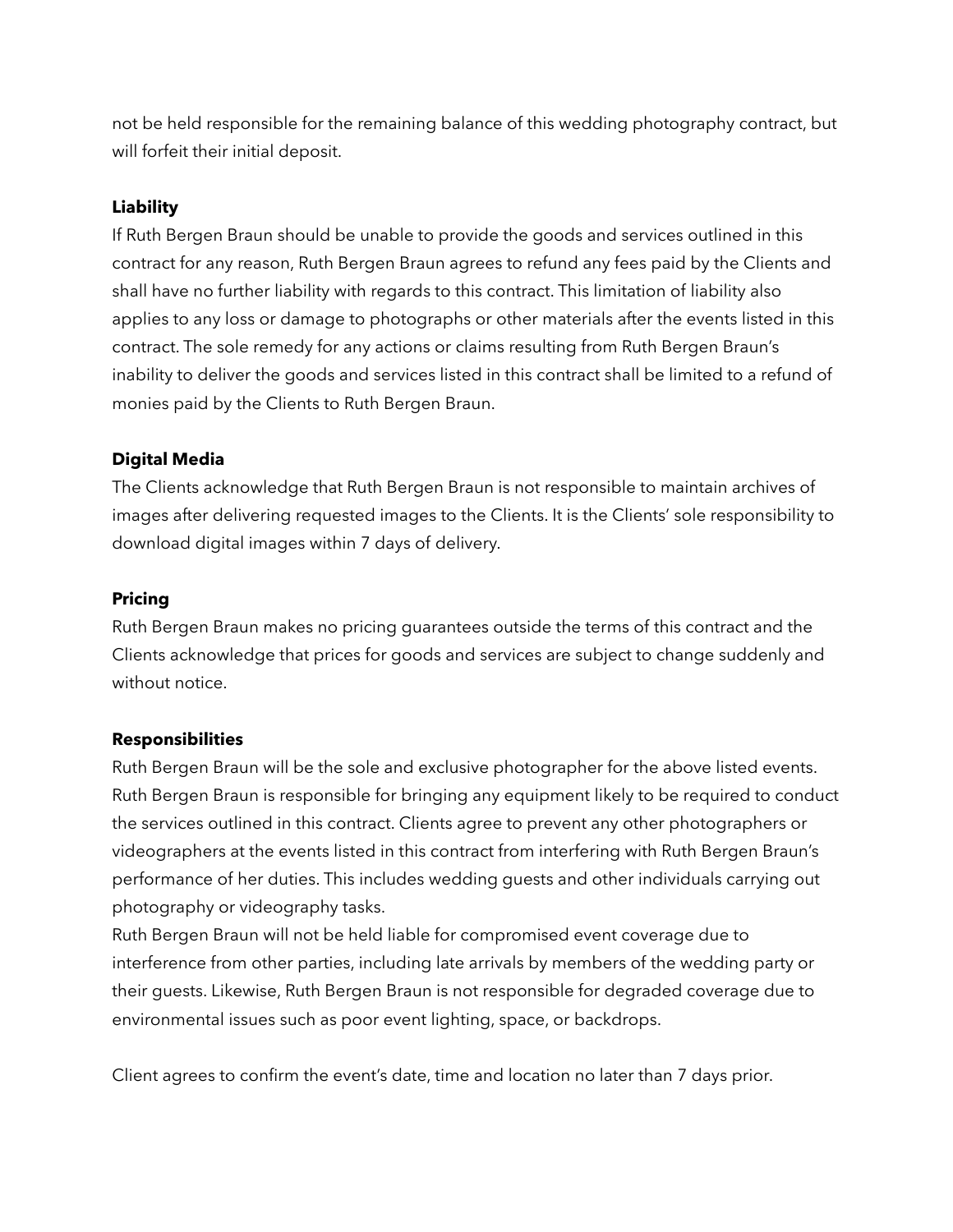#### **Harassment**

The Clients acknowledge that they are responsible to enduring appropriate behaviour by their guests, wedding party, and other vendors. In the event that Ruth Bergen Braun identifies any in appropriate, threatening, hostile, or otherwise offensive behaviour directed at her or her equipment, Ruth Bergen Braun reserves the right to end coverage of the events, retain all fees paid by the Clients and hold no further responsibilities to the Clients,

# **Coverage**

Ruth Bergen Braun will provide the goods and services listed in this wedding photography contract, including event coverage for the listed hours at the venues listed. If additional wedding photos and/or coverage are requested on the day of the event, Clients agree to pay Ruth Bergen Braun in full for this additional hours at the hourly rate listed in this contract.

Ruth Bergen Braun agrees to make every effort to provide satisfactory coverage, but cannot make any guarantees as to specific photos, poses, etc. during the event

## **Image Processing**

Ruth Bergen Braun will perform limited colour correction and retouching prior to delivering digital copies to the Clients. Images may be presented in both colour and/or black & white at the photographer's discretion. The Clients may request prints and or printer recommendations within 90 days of the wedding date. Prices for prints will be dependent on processor.

## **Model Release**

This wedding photography contract serves as a model release form. This grants Ruth Bergen Braun the right to use all images without restriction for advertising, portfolios, and other lawful purposes. The Clients waive any right to inspect any images produced using the images from the events in this contract and the right to restrict the use of the images by Ruth Bergen Braun.

## **Copyright**

All photographs are and shall remain the sole intellectual property of Ruth Bergen Braun. The Clients hereby waive any rights to intellectual property ownership, commercial use, or reproduction of images created by Ruth Bergen Braun with exception to the terms of a formal written release.